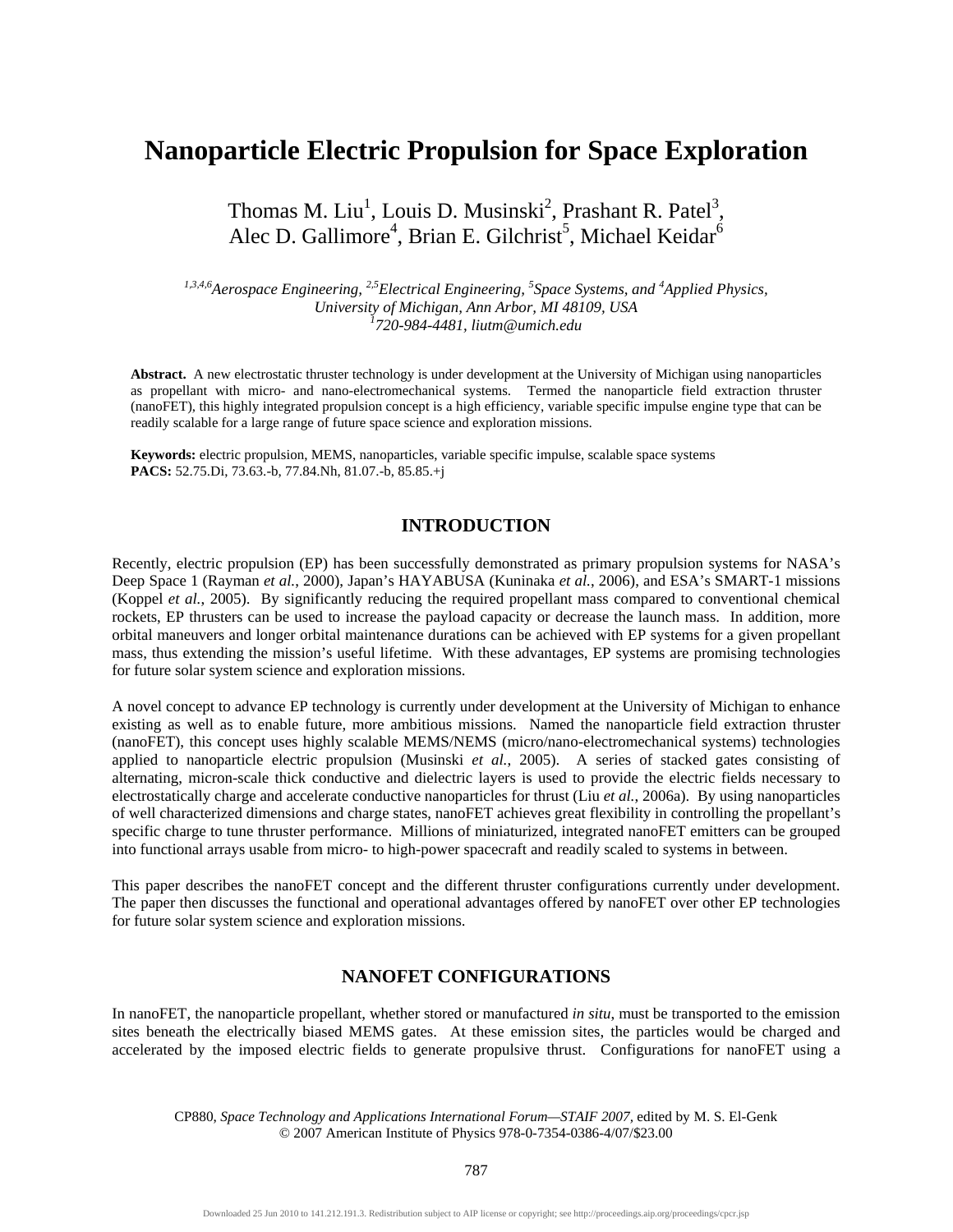recirculating, microfluidic feed system to transport the nanoparticles are described below. Depending on if the liquid is dielectric or conductive, important differences exist in the particle charging process, transport to the liquid surface, and extraction from the liquid surface. While liquid-less transport options for the nanoparticles may be possible, such concepts are less developed than the liquid transport schemes. Figure 1 shows the cross-sectional view of individual nanoFET emitters of the dielectric and conductive liquid configurations. In either case, the liquid must not be volatile to avoid excessive fluid loss to the space environment, and the liquid's wetting characteristics with respect to the gate materials must be matched such that a consistent liquid-vacuum interface is maintained. By using stacked gate structures, large acceleration potentials may be applied, decoupled from the electric potential needed to extract the particles from the liquid, without exceeding the breakdown strength of the separate dielectric layers. Preliminary charged particle trajectory simulations also suggest that beam collimation is improved with a stacked gate design, resulting in improved thruster efficiency and lifetime.



**FIGURE 1.** NanoFET Emitter Configurations with Liquid Feed System.

### **Dielectric Liquid Configuration**

A potential bias is applied between the stacked gate structure and the charging plate submersed within the dielectric liquid. As a result, electric fields are generated both within and above the liquid. Conductive particles delivered to the liquid reservoir come in contact with the conducting plate and become charged; if the particles are cylindrical, the acquired charge is directly proportional to the liquid electric field according to Equation (1) (Félici, 1966). When a particle becomes sufficiently charged, it lifts off the charging electrode and is transported to the liquid surface by the imposed electric field. If the particle has sufficient energy to break through the liquid surface, field focusing extracts the particle from the liquid. The particle is then accelerated through the gate structure and ejected to produce thrust. Proof-of-concept tests at larger size scales have already demonstrated the feasibility of this configuration, with particle charging, transport, extraction, and acceleration prior to the onset of liquid surface instabilities (Musinski *et al.*, 2006).

$$
q_0 = \pi \frac{l^2}{\ln\left(\frac{2l}{r}\right) - 1} \varepsilon_l E_l.
$$
 (1)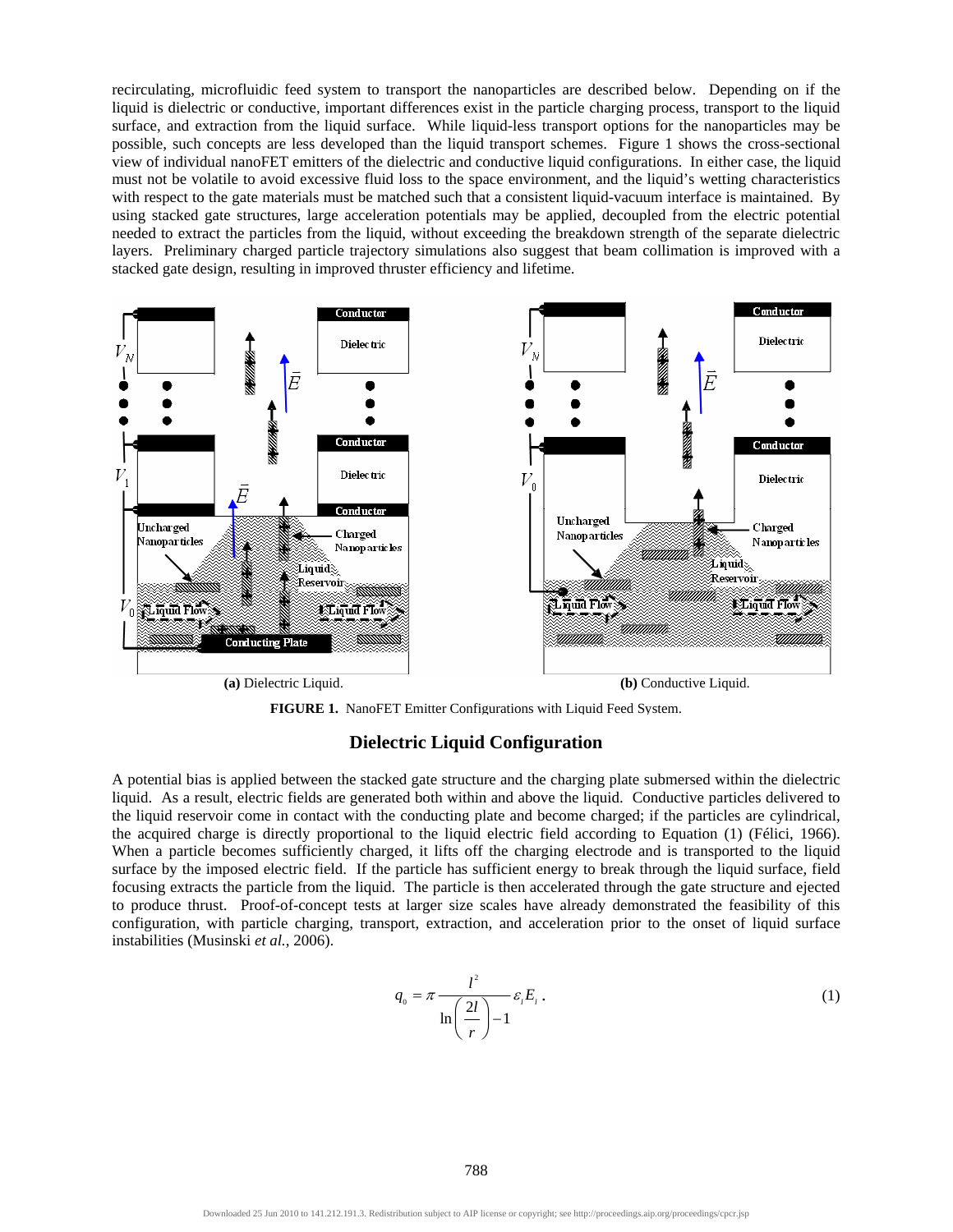### **Conductive Liquid Configuration**

For conductive liquids, a potential bias applied between the stacked gate structure and the liquid reservoir results in electric fields above the liquid only. Once delivered to the liquid reservoir, conductive particles cannot be charged within the liquid, since no electric field exists within the liquid reservoir. To become charged, the particles must reach the liquid surface. This transport can be accomplished through thermal motion or convective mixing. Particles at the liquid surface become charged in the presence of the vacuum electric field in the same manner as particles become charged in the dielectric configuration in the presence of the liquid electric field. Field focusing then extracts the particle from the liquid, resulting in particle acceleration through the gate structure and ejection from the thruster. Proof-of-concept tests at larger size scales are currently in progress.

### **Configuration Considerations**

For the dielectric liquid configuration, the specific charge just prior to extraction from the liquid scales approximately as Equation (2) for cylindrical particles of long aspect ratios. To obtain a high particle specific charge, which would require less acceleration potential for a desired thruster specific impulse (Isp), particles of low mass densities, large lengths, and large aspect ratios are desired.

$$
\frac{q}{m} \propto \frac{\varepsilon_i E_i}{\rho_{p} l} \frac{A^2}{\ln(4A)} \exp\left[-\frac{\mu_i \sigma_i}{\varepsilon_i^2 E_i^2} \frac{\ln(4A)}{\ln A} \frac{d_i}{l}\right], \quad A = \frac{l}{2r} \gg 1.
$$
 (2)

Charged particles within the dielectric liquid experience viscous drag and charge loss due to the finite electrical conductivity of the liquid. These energy losses prior to particle extraction from the liquid surface are the principal sources of inefficiency in the dielectric liquid nanoFET configuration. As seen in Equation (2), these inefficiencies can be reduced by using a liquid of both low viscosity and low electrical conductivity. In addition, the associated energy loss to the liquid can be mitigated by decreasing the time a particle spends traversing the liquid layer; thus, a shallower liquid layer, as long as it still submerses a particle during the charging process, is desired.

The dielectric liquid configuration is simpler to implement, since the nanoparticles are electrostatically transported to the liquid surface by the same electric field used to charge them. In contrast, the conductive liquid configuration requires an alternative means of transporting the nanoparticles to the liquid surface, or the liquid in the reservoir must be shallow enough to expose the nanoparticles. However, the conductive liquid configuration does offer potential advantages. First, charge loss may not be a concern since the particle is charged at the liquid surface. Second, whereas the dielectric liquid configuration has its maximum allowable current density reduced by the presence of viscous drag on the charged particles as they traverse the liquid reservoir (Liu *et al.*, 2006b), this issue is not present for the conductive liquid case. Consequently, the conductive liquid configuration can operate much closer to the vacuum space charge limit, with correspondingly higher thrust, at modest electric field strengths.

With liquid-less configurations, if the issue of transporting particles from their storage or *in situ* manufacturing sites to the emission zones can be resolved, then significant advantages over the liquid configurations can be obtained. Such a liquid-less configuration would likely lower the thruster specific mass, since no liquid is present. Potential liquid loss due to particle wetting would no longer be a concern. Also, a liquid-less configuration does not have to worry about exciting electrohydrodynamic waves. In the liquid nanoFET configurations, failure to avoid these liquid surface instabilities may lead to Taylor cone formation and the generation of colloids, whose size and charge variability would offset the precise thrust controllability afforded by the nanoparticles.

### **NANOFET SYSTEM ADVANTAGES**

For future solar system science and exploration missions, significant functional and operational advantages may be achieved with nanoFET over other EP technologies. These advantages include the ability to afford a broader set of missions and mission phases with a single engine type, the decoupling of propulsion system design from spacecraft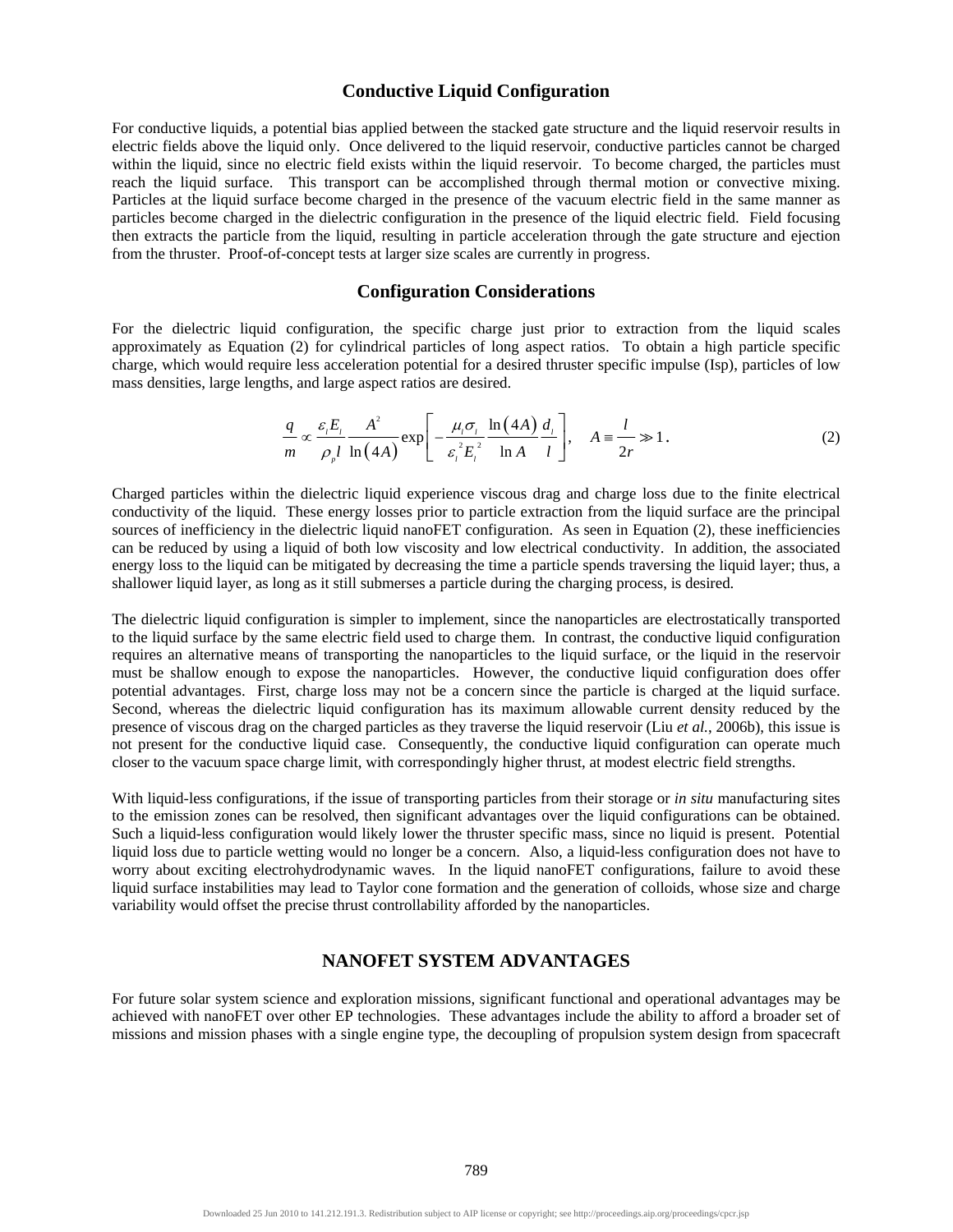design, and other mission enhancing and enabling features such as the potential for improved operational life and lower thruster specific mass.

### **Mission Flexibility with Single Engine Type**

The ability of nanoFET to continuously tune propulsion characteristics via different nanoparticle dimensions and charge states permits a large range of operational Isp, shown in Equation (3) to be directly proportional to the square root of the propellant particles' specific charge. By electrostatically charging rather than ionizing the propellant, nanoFET is able to achieve high thruster internal efficiencies, expressed in Equation (4) as the ratio between the thruster's jet power and the propulsion system's input power. Thus, the internal efficiency takes into account the power processing unit (PPU) efficiency. When used as a variable-Isp engine, nanoFET can accomplish a broad class of missions and mission phases.

$$
Isp = \frac{1}{g_0} \sqrt{2V \frac{q}{m}}.
$$
\n(3)

$$
\eta_{\text{int}} = \frac{\frac{1}{2} g_0 T \, Isp}{P_{\text{in}}} \,. \tag{4}
$$

#### *Large Isp Range at High Efficiencies*

Figure 2 shows the projected nanoFET performance for the dielectric liquid configuration using silicone oil as the liquid compared with other state-of-the-art EP systems (Wertz and Larson, 1999). An assumed PPU efficiency of 0.95 for the nanoFET system results in internal efficiencies over 85% for an Isp range of 100 to 10,000 seconds using three different types of carbon nanotubes. 800-V to 10-kV accelerating potentials are used for carbon nanotubes of (1) 5-nm diameter and 100-nm length, (2) 1-nm diameter and 100-nm length, and (3) 1-nm diameter and 3.5-mm length. Emitter inefficiencies are principally due to viscous drag and charge loss to the liquid, and efficiency losses associated with particle impingement on the gate structures and beam divergence are expected to be no worse than those of existing EP systems. From Equation (4), such high internal efficiencies associated with nanoFET translate to thrust-to-power ratios, particularly at low Isp, that are greater than state-of-the-art EP thrusters. For applications that do not demand the entire 100 to 10,000 seconds Isp range, a wide Isp range can still be achieved with a single nanoparticle type, which simplifies the overall system integration. For example, a dielectric liquid configuration can potentially use carbon nanotubes with 1-nm diameter and 400-nm length and acceleration potentials ranging from 400 V to 10 kV to span an Isp range of 800 to 4,000 seconds at over 85% internal efficiency.

No other state-of-the-art ion or hall thrusters in Figure 2 are designed to span such a large Isp range at high efficiencies and high thrust-to-power ratios. For low-Isp, high thrust-to-power maneuvers, nanoFET would outperform arcjets by achieving greater thrust for the same power. At high Isp, nanoFET's projected performance is comparable to field emission electric propulsion (FEEP) thrusters operating in ion mode. However, in the low-Isp regime, FEEP thrusters must operate in colloid mode, resulting in a dispersion in the specific charge distribution and less thrust controllability compared to nanoparticles with precise charge states.

The significance of such a wide Isp range at high efficiencies for nanoFET is that it provides mission designers with tremendous flexibility. Consider a robotic probe or a freighter vehicle to a planetary body. During interplanetary cruise, nanoFET would operate in a high-Isp mode to minimize the propellant cost. Once within the planetary body's gravity well, nanoFET could switch to a low-Isp, high thrust-to-power mode to provide greater thrust capability. This flexibility also provides a wider margin for both robotic and crewed missions to accommodate offnominal and abort scenarios, adjust the flight time, and perform dynamic retasking to take advantage of in-flight opportunities. To achieve comparable capabilities with other EP systems across the entire Isp range, multiple engine types would have to be used, which tends to increase the mass of the propulsion system while complicating spacecraft integration and design (Oleson, 2000).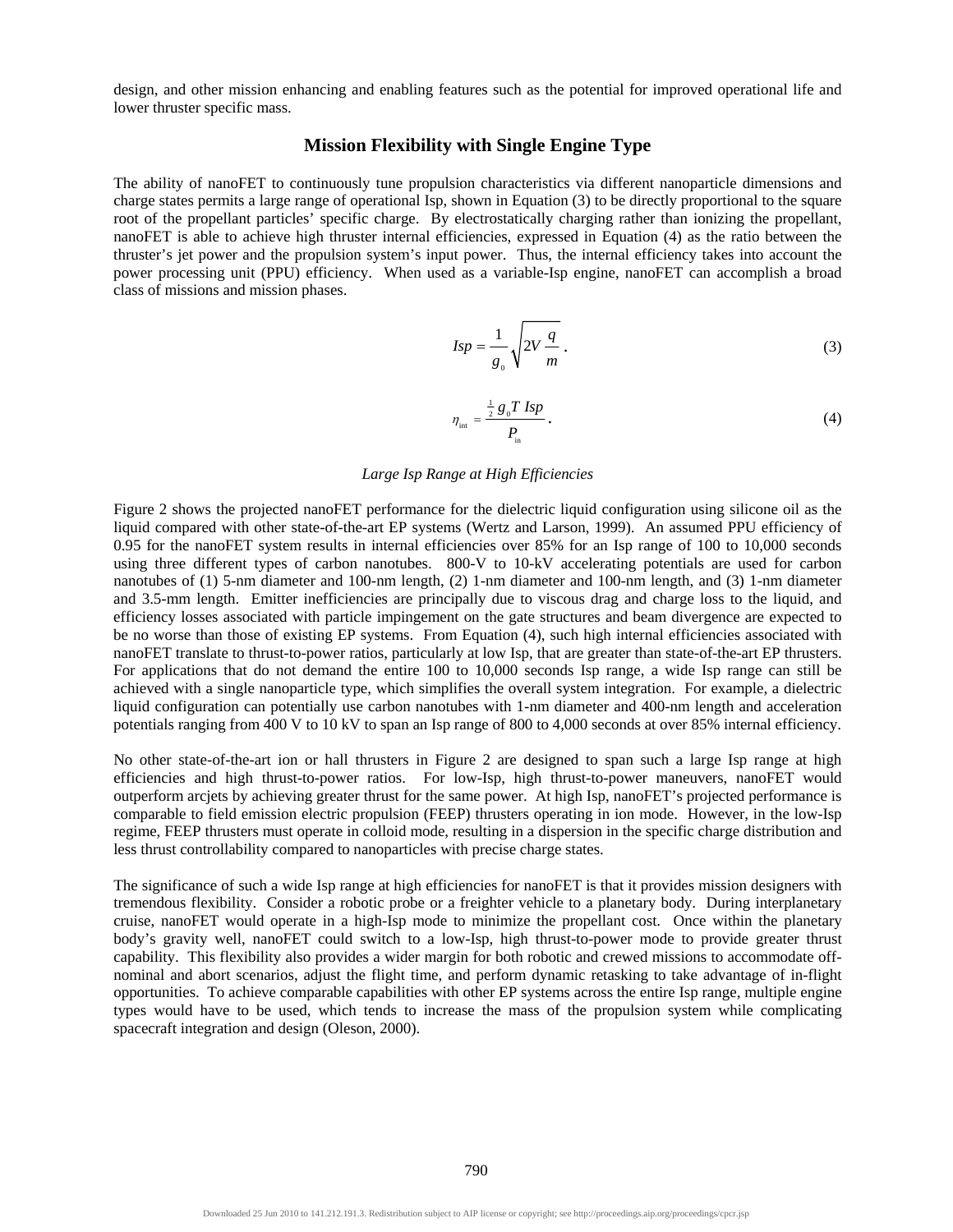

**FIGURE 2.** NanoFET's Performance Compared with State-of-the-Art Electric Propulsion Systems.

#### *Variable-Isp Engines*

The flexibility of adjusting the specific charge and the acceleration potential in the nanoFET system means that it is a variable-Isp engine. From a system analysis point of view, a variable-Isp engine is akin to having infinitely many constant-Isp engines in one. A constant-Isp engine's performance is a subset of the performance available to a variable-Isp engine, which can optimize the Isp at each point in time to minimize the propellant use. For this reason, a variable-Isp engine will always consume less propellant than a constant-Isp engine. In certain cases, dual-mode constant-Isp engines can approach the minimal propellant cost given by variable-Isp systems (Casalino and Colasurdo, 2004). The caveat to achieving the near equivalent performance requires that the dual-mode constant-Isp engine be designed specifically for the mission. This requirement is a significant problem because designing, testing, and validating an engine can take years (Sovey *et al.*, 1997). Also, in order to optimize the engine, the mission profile would have to be known before development began. If during development the thrust profile changes due to a delayed launch or to funding or technical decisions, then the engine would become non-optimal. A variable-Isp engine eliminates the need for optimizing engines specifically for missions because the thrust profile can be made propellant optimal without redesigning the engine.

For missions that require unplanned or unknown maneuvers, such as for remote sensing or observation missions, variable-Isp engines are beneficial. If a constant-Isp

engine is chosen for a spacecraft, then it will not be propellant optimal for the unknown future maneuvers, since the Isp was optimized without taking into account the unknown maneuvers. If a variable-Isp engine is used, then the Isp can be varied over time to ensure that the orbit change utilizes the minimum amount of propellant. Using a variable-Isp engine would also allow a time-propellant trade to be conducted. If the propellant amount is considered fixed, the minimum time in which a maneuver can be accomplished will be lower for the variable-Isp engine, since it can deliver the necessary acceleration when it can be best utilized simply by adjusting the Isp (Patel, Scheeres, and Gallimore, 2006).

As a simple example of the benefits of a variable-Isp engine, consider a spacecraft orbiting the Earth with an initial mass of 1,000 kg that needs to be raised from 5,000-km to 5,100-km altitude. Using a 5-kW jet power variable-Isp nanoFET engine, a distinctive propellant-time trade can be conducted to help the spacecraft operator best determine how to conduct the maneuver. This trade is shown in Figure 3 along with the range of Isp utilized for each transfer time. Note that for a desired transfer time, the variable-Isp engine is more propellant efficient than the optimum constant-Isp engine. For maneuvers that are not time critical, the operator can use long time maneuvers, which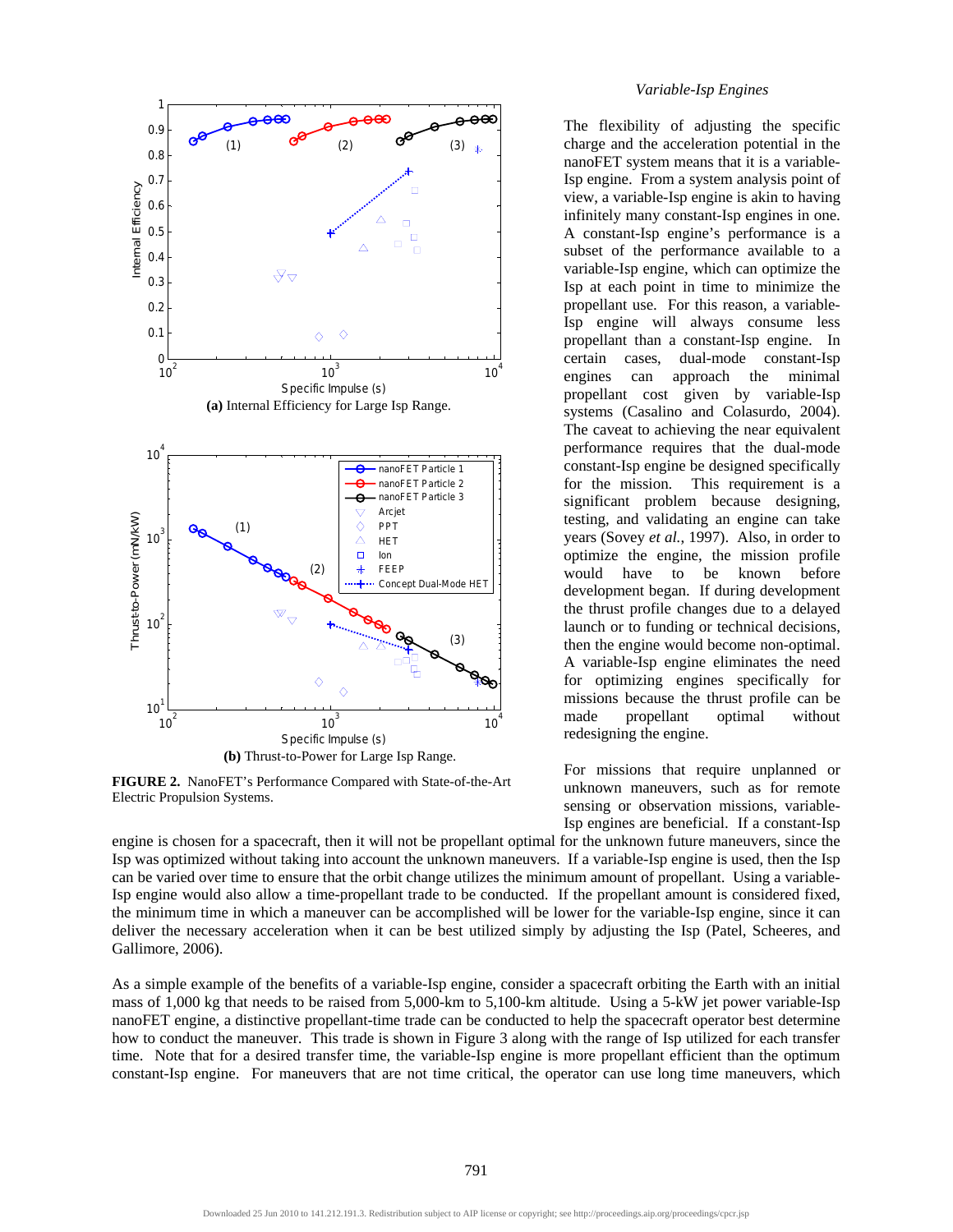would conserve propellant for mission critical situations in which timing may be very important. A variable-Isp engine changes the problem from figuring out how to best estimate future mission needs to one of determining how critical each operation is, thus allowing the user to best determine how to utilize the present propellant budget.



**(b)** Bounds of Isp Range to Achieve a Desired Transfer Time.

**FIGURE 3.** Earth Orbit Transfer Comparison for Variable-Isp NanoFET and Optimum Constant-Isp Engine.

### **Decoupling of Propulsion System from Spacecraft Design**

The use of MEMS technology enables a highly integrated, "flat panel" nanoFET design that incorporates power processing as well as nanoparticle manufacture, storage, feed, extraction, and acceleration. Such compact, "plugand-play" design simplifies propulsion system integration and lowers the thruster specific mass. Because different regions of nanoFET can operate in a bipolar manner to emit particles of opposite polarity, neutralizer requirements are simplified as nanoFET is a self-neutralizing thruster.

Figure 4 shows the nanoFET system at different characteristic size scales, from individual emitter elements up to a prototype array fabricated on a silicon wafer. Depending on the mission requirements, the nanoFET emitter array may be straightforwardly scaled to span a broad power range, from less than a watt to tens of kilowatts or more. This scalability means that nanoFET can potentially be used for a diverse set of missions, ranging from formations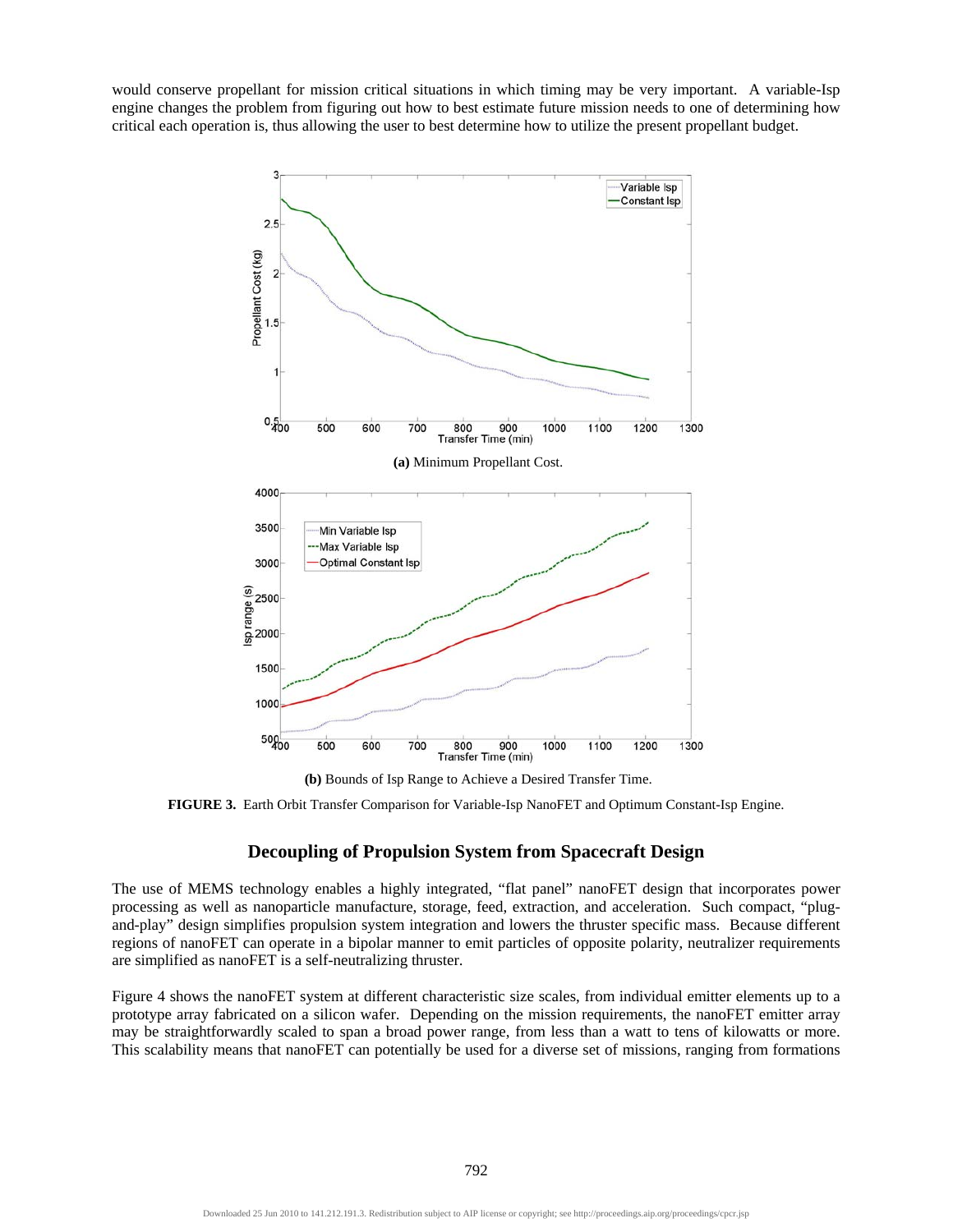of microsatellites to flagship-type science missions. By leveraging the use of a single engine type across all these missions, time and cost for propulsion system development, testing, and qualification would be reduced.



**FIGURE 4.** Nanoparticle Field Extraction Thruster Characteristic Size Scales.

### **Other Mission Enhancing and Enabling Features**

Having EP systems with long operational lifetimes is important for future missions that require continuous propulsion capability for tens to hundreds of kilo-hours. The nanoFET concept's operational lifetime is not driven by the primary life-limiting factors of state-of-the-art EP systems. Since the nanoparticles are charged electrostatically rather than ionized as in ion or Hall thrusters, greater reliability and efficiency can be achieved. Without the need to ionize propellant, nanoFET does not experience charge exchange (CEX) collisions between high energy charged and slow moving neutral particles. These CEX collisions result in low energy charged particles that are the primary surface erosion mechanism for ion thrusters (Katz *et al.*, 2005). Since hollow cathodes are not needed for ionization or neutralization on nanoFET, another principal lifetime limiter for other EP systems is eliminated. The potential for longer life means that fewer redundant thruster elements are needed compared to conventional EP thrusters, thus resulting in decreased thruster specific mass.

This lower thruster specific mass means that for a given spacecraft mass, more mass can be devoted to payload. Lower thruster specific mass may also be obtained by nanoFET's potential to operate at higher thrust densities than conventional EP thrusters. Whereas state-of-the-art ion thrusters operate substantially below the space charge limit to ensure proper ion optics operation, nanoFET should be able to operate much closer to the space charge limit since the charges are contained in a fewer number of particles.

### **CONCLUSION**

The nanoFET concept is an attractive propulsion system for future space science and exploration missions. Being a variable-Isp engine that is geometrically scalable, nanoFET potentially has the performance and integration flexibility to be employed on a diverse set of missions. In addition, the advantages offered by nanoFET's potential for high efficiencies, lower thruster specific mass, and longer operational lifetimes are both mission enhancing and enabling.